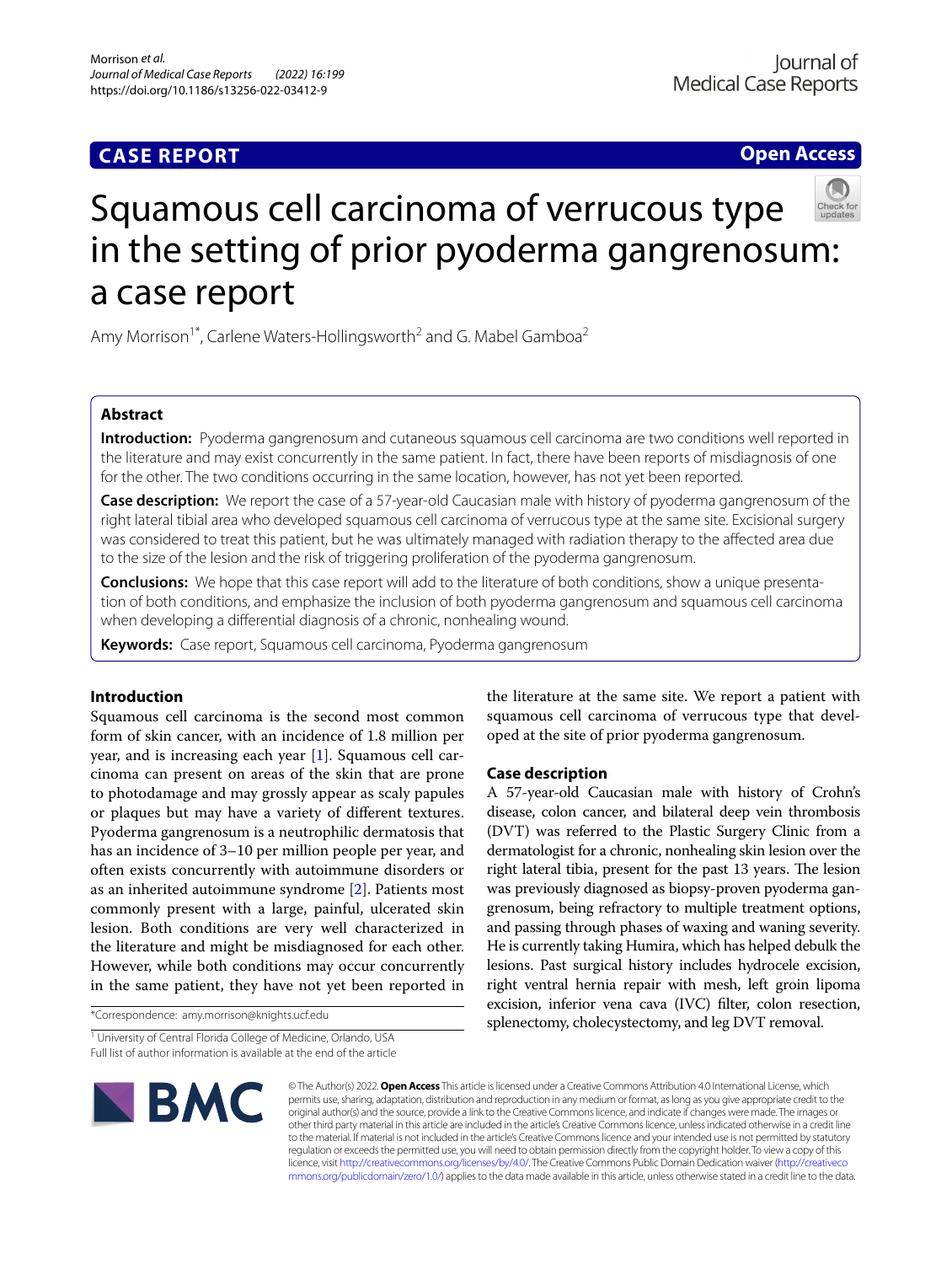Examination of the lesion revealed an irregularly shaped, raised, fungating, exophytic lesion with no bleeding or infection. The entire lesion measures 12.0 cm  $\times$  12.0 cm  $\times$ 1 cm as shown in Fig. [1](#page-2-0). Other skin changes seen on physical examination include bilateral hyperpigmentation of lower extremities, consistent with evidence of venous stasis. His Crohn's disease is currently being managed, and on examination the abdomen was soft, nontender, with normoactive bowel sounds in all four quadrants and no evidence of organomegaly.

The patient has no history of tobacco use or recreational drug use. He quit drinking alcohol 30 years ago.

A punch biopsy of the right lateral tibia was performed four years prior, revealing lobular vascular proliferation within the dermis with associated hemosiderin and spongiosis of the epidermis consistent with stasis dermatitis. More recently, at the time of presentation, punch biopsies of the same area revealed invasive squamous cell carcinoma of verrucous type.

#### **Imaging fndings**

An extremity venous limited ultrasound performed the month prior showed new partial compressibility of the proximal femoral vein and partial compressibility of the popliteal vein stable from 2019, unable to distinguish between acute nonocclusive thrombus within the proximal femoral vein versus manifestations of chronic DVT. X-ray of the right tibia/fbula, also performed the month prior, showed no acute osseus injury or aggressive osseous destruction of the tibia/fbula. Positron emission tomography/computed tomography from the patient's skull base to thigh performed month of presentation showed a large, intensely hypermetabolic lesion along the skin of the right calf, measuring up to 105 mm, with no clear delineation between the two suspected process, pyoderma gangrenosum and squamous cell carcinoma. Imaging fndings displayed hypermetabolic, enlarged right inguinal and external iliac lymph nodes, noted to be a non-specifc fnding in this context. It was noted that chronic wounds or metastasis may display this pattern, size, and degree of uptake. No evidence of distant metastasis was found.

#### **Management**

Ultimately, the patient was not managed surgically. Surgical management of the squamous cell carcinoma would be challenging due to the potential of triggering proliferation of the pyoderma gangrenosum. Creation of a fap or skin graft large enough for closure of the lesion has additional challenges that were considered. He was referred to radiation oncology for treatment of the lesion. He continues to take Humira and completed daily radiation therapy of the right lateral tibia area two months later.

#### **Discussion**

No cases of squamous cell carcinoma of the skin at the same site as pyoderma gangrenosum have been reported in literature to date. One case of pyoderma gangrenosum and squamous cell carcinoma was reported, occurring in the same patient; in a patient with metastatic squamous cell carcinoma, Tsibris *et al*. reported an instance of pembrolizumabtriggered pyoderma gangrenosum on the back and the right shin [\[3\]](#page-3-2). However, this was thought to be associated with the pembrolizumab treatment rather than the metastatic disease. Three cases of pyoderma gangrenosum were initially diagnosed as squamous cell carcinoma: the frst, located on the left dorsal hand, reported by Wolfe *et al*. in 2012 [\[4\]](#page-3-3), the second, a reported pyoderma gangrenosum on the trunk that had been misdiagnosed and treated for squamous cell carcinoma in 2015 reported by Čuk Radović *et al*. [\[5](#page-3-4)], and a third, located on the trunk, reported by Gonzalez-Sabin *et al*. in 2019 [\[6\]](#page-3-5). Lastly, and conversely, a case of squamous cell carcinoma resembling pyoderma gangrenosum was reported by Emmert *et al.* in 2015. The lesion was located on the right thumb [[7](#page-3-6)]. These findings are summarized in Table [1](#page-2-1).

Additionally, verrucous types of squamous cell carcinoma most commonly occur on the head and neck rather than the lower leg, although instances on the lower extremities have been reported. One case of verrucoustype squamous cell carcinoma arose at a chronic neuropathic ulcer of a patient with leprosy, hypothesized to be due to chronic inflammation in the wound  $[8]$  $[8]$  $[8]$ . It is reasonable to consider that, in this patient, the longstanding infammation from pyoderma gangrenosum provoked formation of squamous cell carcinoma.

Finally, it is important to be aware of the risk that surgical treatments may pose to pyoderma gangrenosum. It is possible that surgery may trigger proliferation of pyoderma gangrenosum or increase risk of recurrence and thus increase the severity of a patient's condition. The patient described is being managed with radiation therapy for this reason.

Strengths of this case report include the unique nature of the case. This patient highlights a presentation of two well-known conditions that has not been described before. It emphasizes the need to include both conditions in the diferential of an area of chronic infammation or a nonhealing wound. Limitations include that specifc interventions prior to the Humira are unknown, and the patient's family history is unknown.

#### **Conclusion**

It is important to include both pyoderma gangrenosum and squamous cell carcinoma in the diferential diagnosis when evaluating nonhealing skin lesions. Furthermore, any patient with pyoderma gangrenosum or any chronic nonhealing wound should undergo continuous surveillance due to the possibility of transformation to malignancy.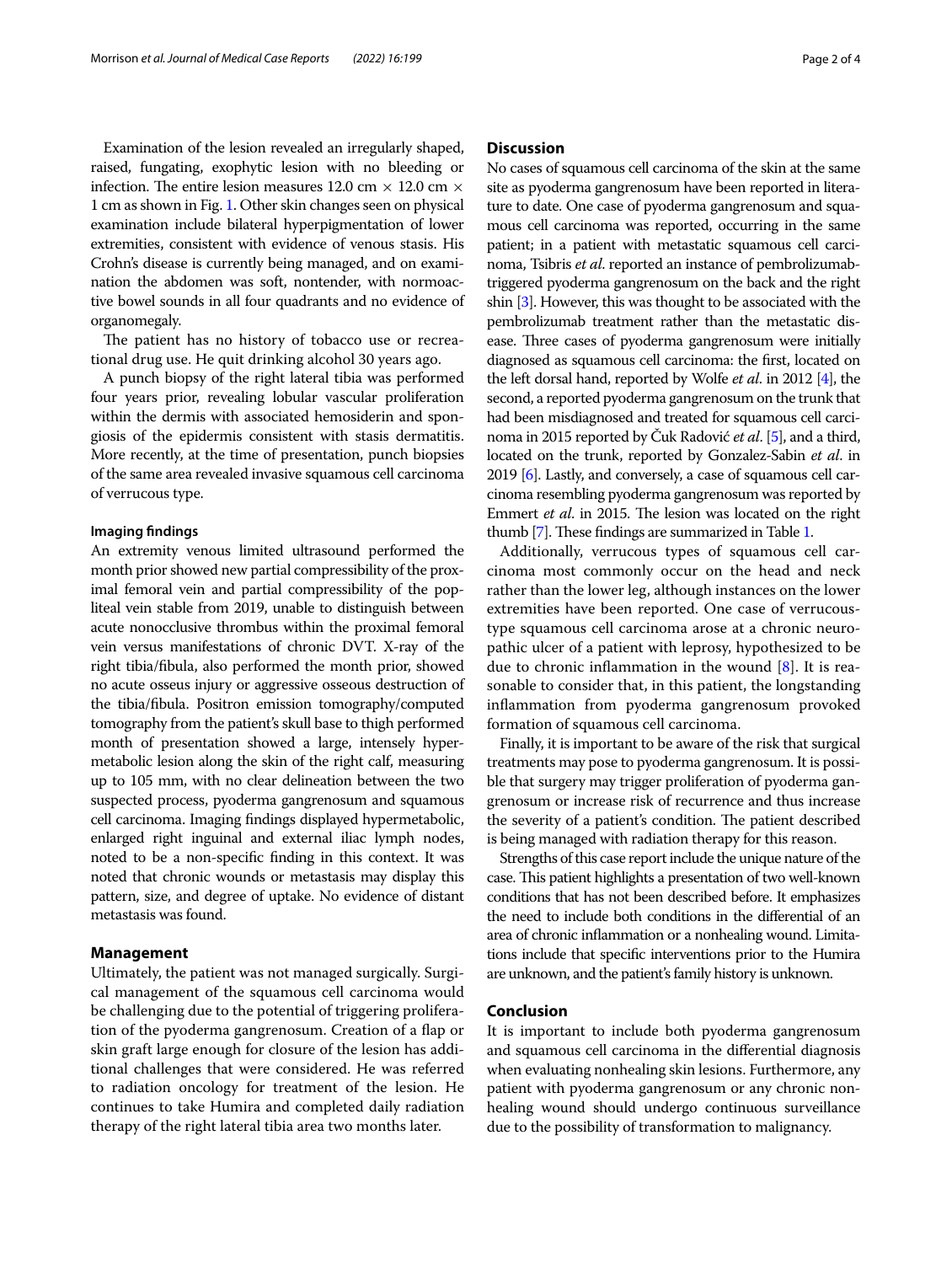## **Appendix**

See Fig. [1](#page-2-0) and Table [1.](#page-2-1)



<span id="page-2-0"></span>**Fig. 1** Gross imaging from June 2021, showing a raised, exophytic, fungating, irregularly shaped lesion on the right lateral tibia

#### **Acknowledgements**

Not applicable.

## **Author contributions**

All authors participated in care for this patient. AM was a contributor in writing the manuscript. All authors read and approved the fnal manuscript.

## **Funding**

Not applicable.

### **Availability of data and materials**

Data sharing is not applicable to this article as no datasets were generated or analyzed for this case report.

#### **Declarations**

#### **Ethics approval and consent to participate** Not applicable.

## **Consent for publication**

Written informed consent was obtained from the patient for publication of this case report and any accompanying images. A copy of the written consent is available for review by the Editor-in-Chief of this journal.

#### **Competing interests**

The authors declare they have no competing interests.

#### **Author details**

<sup>1</sup> University of Central Florida College of Medicine, Orlando, USA. <sup>2</sup> Orlando VA Medical Center, Orlando, USA.

Received: 27 September 2021 Accepted: 14 April 2022

<span id="page-2-1"></span>**Table 1** Summary of pyoderma gangrenosum and squamous cell carcinoma case review

| Author                | Title                                                                                                      | Source                               |      | Year Summary of case                                                                                                                                     |
|-----------------------|------------------------------------------------------------------------------------------------------------|--------------------------------------|------|----------------------------------------------------------------------------------------------------------------------------------------------------------|
| Tsibris et al.        | Pembrolizumab-associated pyoderma<br>gangrenosum in a patient with metastatic<br>squamous cell carcinoma   | Dermatology Online Journal           | 2021 | Pyoderma gangrenosum developed on<br>the back and right shin of a patient being<br>treated with Pembrolizumab for metastatic<br>squamous cell carcinoma. |
| Wolfe et al.          | Atypical pyoderma gangrenosum of the<br>dorsal hand mimicking squamous cell<br>carcinoma                   | Journal of Hand Surgery              | 2012 | Pyoderma gangrenosum was initially misdi-<br>agnosed as squamous cell carcinoma on<br>the left dorsal hand.                                              |
| Čuk Radović et al.    | Advanced pyoderma gangrenosum previ- Acta Dermatovenerol Croat<br>ously treated as squamous cell carcinoma |                                      | 2015 | Pyoderma gangrenosum was initially misdi-<br>agnosed as squamous cell carcinoma on<br>the trunk.                                                         |
| Gonzalez-Sabin et al. | Pioderma gangrenoso simulando un<br>carcinoma epidermoide                                                  | Actas Dermo-Sifiliográficas          | 2019 | Pyoderma gangrenosum was initially misdi-<br>agnosed as squamous cell carcinoma on<br>the trunk.                                                         |
| Emmert et al.         | Squamous-cell carcinoma resembling<br>pyoderma gangrenosum                                                 | New England Journal of Medicine 2015 |      | A case of squamous cell carcinoma resem-<br>bling pyoderma gangrenosum was found<br>on the right thumb.                                                  |